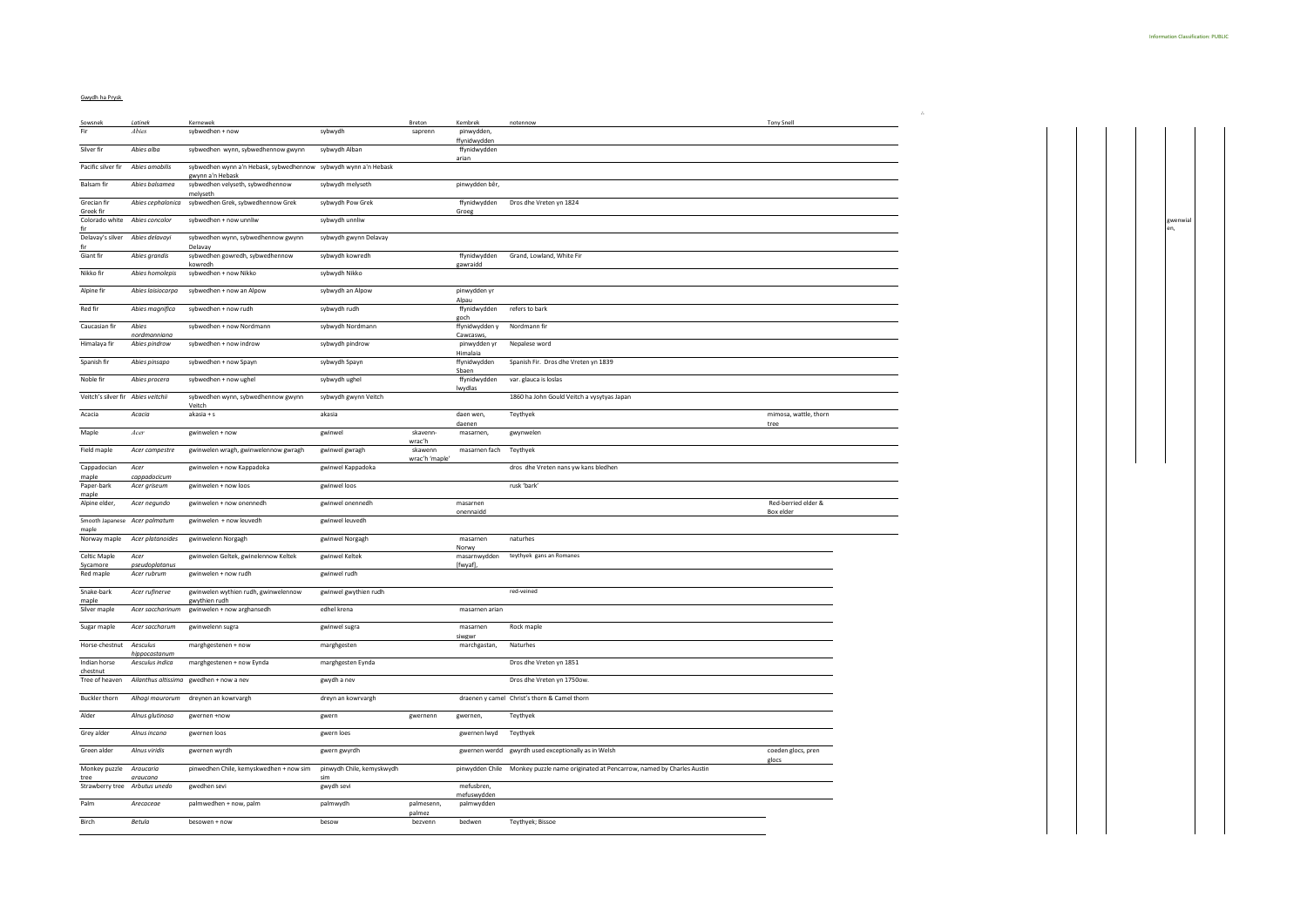| Dwarf birch                       | Betula nana                   | korrvesowen + now                        | korrvesow             |            | corfedwen                    | Teythyek                                                                     |                            |
|-----------------------------------|-------------------------------|------------------------------------------|-----------------------|------------|------------------------------|------------------------------------------------------------------------------|----------------------------|
| Silver birch                      | Betula pendula                | besowen arghans                          | besow arghans         |            | bedwen arian                 | Lady birch, teythyek                                                         |                            |
| Downy Birch                       | Betula pubescens              | besowen wlanek                           | besow gwlanek         |            | bedwen<br>gyffredin          | Teythyek. Should possbly be mannvlewek rather than gwlanek                   |                            |
| Budleia                           | <b>Budleia</b> davidi         | prysken + now tykki Duw                  | prysk tykki Duw       |            |                              |                                                                              |                            |
| Box                               | Buxus<br>sempervirens         | boksen + byksyn                          | boks                  | beuz       | bocsen, pren<br>bocs, coeden | Teythyek                                                                     |                            |
| Rattan palm                       | Calameae                      | palmwedhen + now rotan                   | palmwydh korsenn      |            | palmwydden<br>gorsen         | using Malay rotan                                                            |                            |
| Incense cedar                     | Calocedrus<br>decurrens       | sedresen hwee                            | sedres hwee           |            |                              | Dros dhe Vreten yn 1853, cupresus family                                     |                            |
| Hornbeam                          | Carpinus betulus              | yewbrenn, yewbrennyer                    |                       |            | ieubren                      | Teythyek * should prenn have -nn or -n?                                      |                            |
| Bitternut                         | Carya cordiformis             | knowen + now hwerow                      | know hwerow           |            |                              | Dros dhe Vreten 1766                                                         |                            |
| Dwarf chestnut                    | Castanea pumila               | korrgestenen + now                       | korrgesten            |            | corgastanwydden              |                                                                              |                            |
| Chestnut                          | Castanea sativa               | kestenen + now                           | kesten                | kistin     | castanwydden                 | Sweet chestnut & Spanish chestnut                                            |                            |
| Indian bean-tree Catalpa          | bignonioide                   | gwedhen + now pennaskel (Bignon)         | gwydh pennaskel       |            |                              | Catalpa means winged head                                                    |                            |
| Cedar                             | Cedrus                        | sedresen + now                           | sedres                | sedrezenn  | cedrwydden                   |                                                                              |                            |
| Atlas cedar                       | Cedrus atlantica              | sedresen + now arghansedh                | sedres arghansedh     |            | cedrwydden<br>arianaidd      |                                                                              |                            |
| Deodar                            | Cedrus deodara                | sedresen + now Eynda                     | sedres Eynda          |            | cedrwydden yr<br>India       | Dros dhe Vreten yn 1831                                                      | Dros dhe Vreten yn<br>1841 |
| Cedar of<br>Lebanon               | Cedrus libani                 | sedresen an Liban                        | sedres an Liban       |            | cedrwydden<br>Libanus        | dros dhe Vreten yn 1638                                                      |                            |
| Katsura tree                      | Cercidiphyllum<br>aponicum    | gwedhen + now Katsura                    | gwydh Katsura         |            | Katsura                      | kommendys dhe Vreten yn 1865                                                 |                            |
| Judas tree                        | Cercis siliquastrum           | gwedhen + now Yudi                       | gwydh Yudi            |            |                              |                                                                              |                            |
| Lawson cypress                    | Chamaecyparis<br>lawsoniana   | dorgypresen + now Lawson                 | dorgypres Lawson      |            |                              | Losowydh albanek dros dhe Vreten gans John Jeffrey. Yma kans eghen           |                            |
| Nootka cypress                    | Chamaecyparis<br>nootkatensis | dorgypresen + now Nootka                 | dorgypres Nootka      |            |                              | dros dhe Vreten yn 1853 ha henwys wosa teythogyon a Ynys Vancouver an Nootka |                            |
| Hinoki cypress                    | Chamaecyparis<br>obtusa       | dorgypresen + now Hinoki                 | dorgypres Hinoki      |            |                              | dros dhe Vreten yn 1861 gans J.G. Veitch                                     |                            |
| Sawara cypress                    | Chamaecyparis<br>pisifera     | dorgypresen + now Sawara                 | dorgypres Sawara      |            |                              | Dros dhe Vreten yn 1861 gans Robert Fortune                                  |                            |
| Dwarf fan-palm                    | Chamaerops<br>humilis         | palmwynsell (fn) + ow vyghan             |                       |            |                              |                                                                              |                            |
| Desert willow<br>Flowering willow | Chilopsis linearis            | helygen + now an gwylvos                 | helyk an gwylvos      |            | helygen yr<br>anialwch.      |                                                                              |                            |
| Lemon tree                        | Citrus limon                  | gwedhen + now lymmaval                   | gwydh lymmaval        |            |                              |                                                                              |                            |
| Sweet orange<br>tree              | citrus sinensis               | gwedhen + now owraval hweg               | gwydh owraval hweg    |            | coeden orennau<br>mely:      |                                                                              |                            |
| Orange tree                       | citrus x sinensis             | gwedhen + now owraval                    | gwydh owraval         |            | orenwydden                   |                                                                              |                            |
| Cornish palm                      |                               | Cordyline australis dragones + ow Kernow |                       |            |                              | Cornish palm & Dracaena & Torbay Palm                                        |                            |
| Cornelian cherry Cornus mas       |                               | korwedhen + now an keres                 | korwydh an keres      |            | cwyrosen y<br>ceirios        | plontys yn Breten a-ban 16 kb                                                |                            |
| Hazel                             | Corylus avellana              | kollen + now                             | koll                  | kelvezenn, | prencnau,                    | Teythyek                                                                     |                            |
| Constantinople<br>nut             | Corylus colurna               | kollen + now Turki                       | koll Turki            |            |                              | Turkish hazel dros dhe Vreten 17veskb                                        |                            |
| Thorn                             | Crataegus                     | spernen + now                            | spern                 | spern      | draenen                      |                                                                              |                            |
| Midland<br>hawthorn               | Crataegus<br>laevigata        | spernen + now wynn an goswik             | spern gwynn an goswik |            |                              | draen y goedwig Two-styled hawthorn & Woodland Hawthorn Teythyek             |                            |
| Mexican<br>hawthorn               | Crataegus<br>pubescens        | spernen wynn + now gwlanek               | spern gwynn gwlanek   |            | daenen wlanog                |                                                                              |                            |
| River hawthorn                    |                               | Crataegus rivularis spernen wynn an avon | spern gwynn an avon   |            | draen yr afon                |                                                                              |                            |
| Hawthorn                          | Crategus<br>monogyna          | spernen + now wynn                       | spern gwynn           |            | draen wen,                   | Thorn tree                                                                   |                            |
| Japanese red<br>cedar             | Cryptomeria<br>japonica       | sedresen rudh nihonek                    | sedres rudh nihonek   |            |                              | dros dhe Vreten yn 1861                                                      |                            |
| Chinese fir                       | Cunninghamia<br>lanceolata    | iskypresen + now China                   | iskypres China        |            |                              | dros dhe Vreten gans William Kerr yn 1804                                    |                            |
| Cypress                           | Cupressus                     | kypresen + now                           | kypres                | siprezenn  | cypreswydden,                |                                                                              |                            |
| Smooth Arizona<br>cypress         | Cupressus glabra              | kypresen + now leven Arizona             | sipres leven Arizona  |            |                              | Dros dhe Vreten yn 1907                                                      |                            |
| Leyland cypress                   | Cupressus x<br>leylandi       | kypresen Leyland                         | kypres Leyland        |            |                              | An grows a veu gwrys yn 1888 ha henwys wosa C.J. Leyland                     |                            |
| Monterey<br>cypress               | Cupressus<br>macrocarpa       | kypresen + now Monterey                  | kypres Monterey       |            |                              |                                                                              |                            |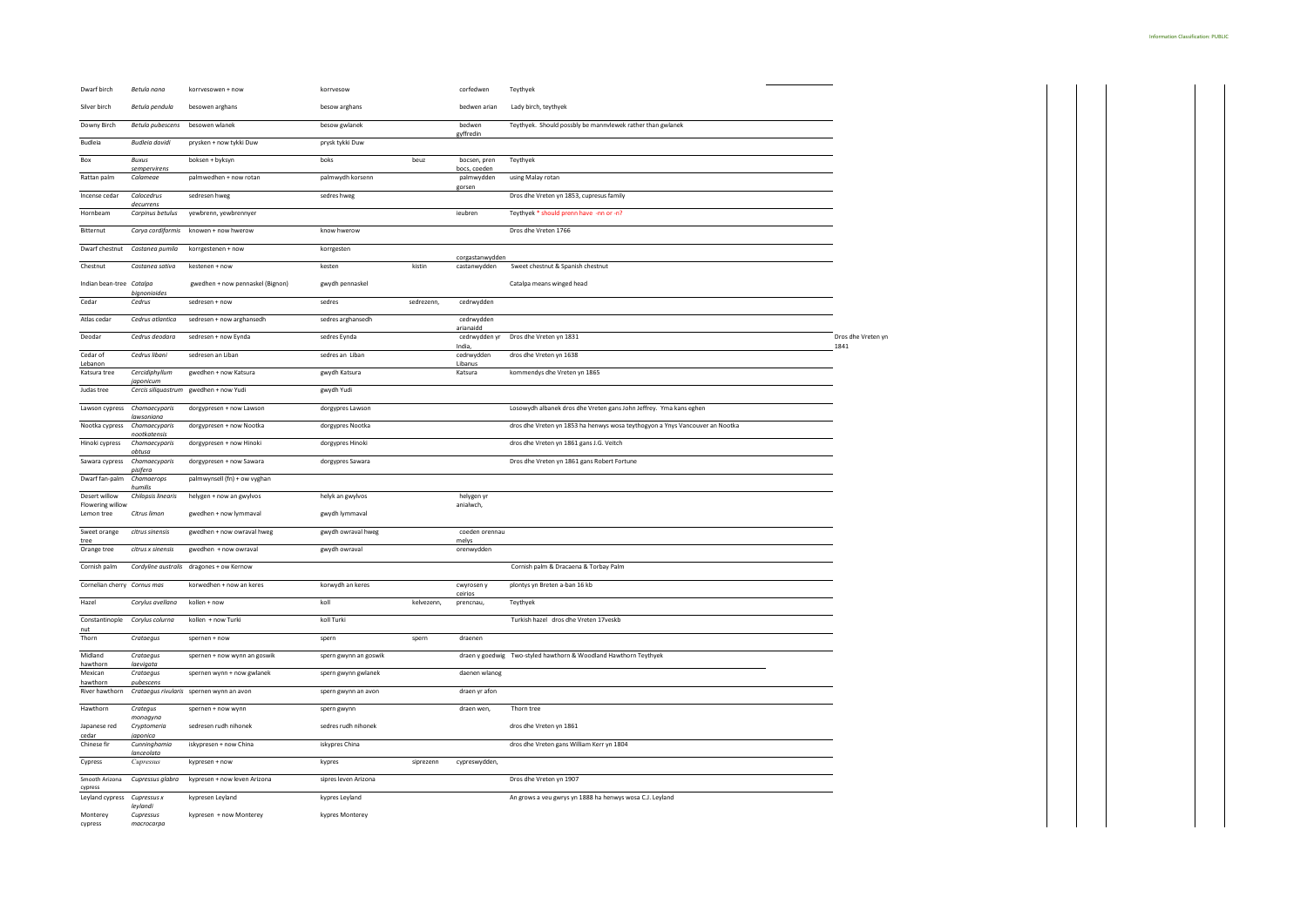| Handkerchief<br>tree           | Davidia<br>involucrata                             | gwedhen kloutwyn     | gwydh kloutwyn          |                             |                            | gwelys kynsa yn China gans Père David yn 1868               |                          |
|--------------------------------|----------------------------------------------------|----------------------|-------------------------|-----------------------------|----------------------------|-------------------------------------------------------------|--------------------------|
| Eucalyptus                     | Eucalyptus                                         | gluswedhen           | gluswydh                |                             | coeden<br>ewcalyptws       | Gum tree gluswedhenn Lilian James                           |                          |
| Cider gum                      | Eucalyptus gunnii                                  | gluswedhen cider     | gluswydh cider          |                             |                            |                                                             |                          |
| Snow gum                       | Eucalyptus<br>niphophila                           | gluswedhen ergh      | gluswydh ergh           |                             | gymwydden yr<br>eira       |                                                             |                          |
| Spindle-tree                   | Euonymus                                           | gwerthyswedhen + now | gwerthyswydh            |                             | piswydden,                 |                                                             |                          |
| Copper beech                   | europaeus<br>Fagus sylvatica v.<br>purpurea        | fowen + now rudhlas  | fow rudhlas             |                             | ffawydden<br>goprog        |                                                             |                          |
| Beech                          | Fagus sylvatica                                    | fowen + now          | fow                     | faou                        | ffaw                       | Teythyek Fowey = Fowydh                                     |                          |
| Weeping fig                    | Ficus Benjamina                                    | figbren dhevera      | figbrennyer devera      |                             | ffigysen wylofus           |                                                             |                          |
| Fig tree                       | <b>Ficus carica</b>                                | figbren              | figbrennyer devera      | fiezenn                     | ffigyswydden               | tevys yn Breten a-ban 16 k                                  |                          |
| Patagonian<br>cypress          | Fitzroya<br>cupressoides                           | Fitzroya giskypress  | Fitzroyas giskypress    |                             |                            | Henwys wosa Kapten Fitzroy                                  |                          |
| Alder-buckthorn Frangula alnus |                                                    | spernen velyn        | berwydh du              |                             | breuwydden                 | also Black dogwood                                          |                          |
| White ash                      | Fraxinus<br>americana                              | onnen amerikanek     | onn amerikanek          |                             | onnen bêr                  |                                                             |                          |
| Ash                            | Fraxinus excelsior                                 | onnen + now          | onn                     | onnenn                      | onen                       |                                                             |                          |
| Manna ash                      | Fraxinus ornus                                     | onnen vanna          | onn manna               |                             | onnen fanna                | Dros dhe Vreten yn 1700                                     |                          |
| Maidenhair tree Ginkgo biloba  |                                                    | gynkgo dewlappa      | gynkgos                 |                             | coeden gwallt y<br>forwyn. | Teythyek<br>po gwedhenn Ginkgo biloba                       |                          |
| Honey-locust                   | Gleditsia<br>triacanthos                           | meldhreynen          | meldhreyn               |                             | mêl-ddraenen               | Dros dhe Vreten gans Henry Compton Eskop a Loundres yn 1675 | Roseananon Sen<br>Gwenna |
| Holly                          | Ilex auifolium                                     | kelynnen             | kelyn                   | kelenn                      |                            |                                                             |                          |
| <b>Black walnut</b>            | Juglans nigra                                      | kollen frynkek du    | koll frynkek du         |                             |                            | kynsa yn Breten John Tredescant 1633                        |                          |
| Walnut                         | Juglans regia                                      | kollen frynkek       | koll frynkek            |                             | collen Ffrengig            |                                                             |                          |
| Chinese juniper                | Juniperus chinensis merywen China                  |                      | meryw China             |                             |                            | dros dhe Vreten yn 1804                                     |                          |
| Juniper                        | Juniperus<br>communis                              | merywen              | meryw                   |                             | meryw                      | Teythyek                                                    |                          |
| Pencil cedar                   | Juniperus<br>virginiana                            | merywen syth         | merywen syth            |                             |                            | Dros dhe Vreten yn 1664                                     |                          |
|                                | Scotch laburnum Laburnum alpinum Chaynys owr Alpek |                      | gwydh ahaynys owr Alpek |                             | tresi Alpaidd              |                                                             |                          |
| Laburnum                       | Laburnum<br>anaavroides                            | chaynys owr          | gwydh chaynys owr       |                             | tresi aur,                 |                                                             |                          |
| Larch                          | Larix                                              | larwedhen + ow       | larwydh                 | lorenn                      | llarwydden,                |                                                             |                          |
| European larch                 | Larix decidua                                      | larwedhen Europa     | larwydh Europa          |                             | llarwydden<br>Ewrop        | dros dhe Vreten a-dro 1620                                  |                          |
| Japanese larch                 | Larix kaempferi                                    | larwedhenn Nihon     | larwydh Japan           |                             | llarwydden<br>Japan        | dros dhe Vreten yn 1861                                     |                          |
| Laurel                         | Laurus                                             | lowrwedhen + ow      | lowrwydh                | ewezenn-<br>tourmantin      | llawryfen,                 |                                                             |                          |
| Bay                            | Laurus noblis                                      | lorwedhenn           | lorwydh                 | delioù lore<br>'bay leaves' | llawryf,                   |                                                             |                          |
| Privet                         | Ligustrum vulgare                                  | skeuswedhen + now    | skeuswydh               | lugustrenn                  | yswydden,                  | Teythyek<br>Sweet bay & True<br>laurel                      |                          |
| Sweet gum                      | Liquidambar<br>styraciflua                         | gluswedhen velyseth  | gluswydh melyseth       |                             |                            | gymwydden bêr Dros dhe Vreten yn 1681                       |                          |
| Tulip tree                     | Liriodendron<br>tulipifera                         | gwedhen dulyfant     | gwydh tulyfant          |                             | tiwlipwydden,              |                                                             |                          |
| Tan bark oak                   | Notholithocarpus<br>densiflorus                    | glastanen amerikanek | glastan amerikanek      |                             | derwen<br>ddwysflodeuog    |                                                             |                          |
| Magnolia                       | Magnolia                                           | Magnol               | gwydh Magnol            |                             | llawr-fagnolia             |                                                             |                          |
| Apple tree                     | Malus                                              | avalen + now         | aval                    | avalenn                     | afallen,<br>afallwydd      |                                                             |                          |
| Crab apple                     | Malus sylvestris                                   | avalen grabbys       | aval krabbys            | avalenn                     | afalen,                    | Teythyek                                                    |                          |
| Medlar                         | Mespilus<br>germanica                              | meryswedhen          | meryswydh               |                             | meryswydden,               | Medle & Merle<br>n. Nanceavalen<br>Lanndege                 |                          |
| Water fir                      | Metasequoia<br>glyptostroboides                    | hensekoya an dowr    | hensekoyas an dowr      |                             | ffynidwydden y<br>dŵr      | dawn redwood                                                |                          |
| Indian mulberry                | morinda<br>pubescen:                               | moreynda gwlanek     | moreyndas gwlanek       |                             | morwydden yr<br>India      |                                                             |                          |
| Mulberry tree                  | Morus                                              | morwedhen + now      | morwydh                 | gwezenn-<br>vouar           | merwydden,                 | VC - morbrenn 'bramble bush' tevys yn Breten a-ban 1550     |                          |
| White mulberry Morus alba      |                                                    | morwedhen wynn       | morwydh gwynn           |                             | merwydden,                 |                                                             |                          |
| Black mulberry Morus nigra     |                                                    | morwedhen dhu        | morwydh du              | gwez-mouar                  | merwydden,                 | tevys yn Breten a-ban 1550                                  |                          |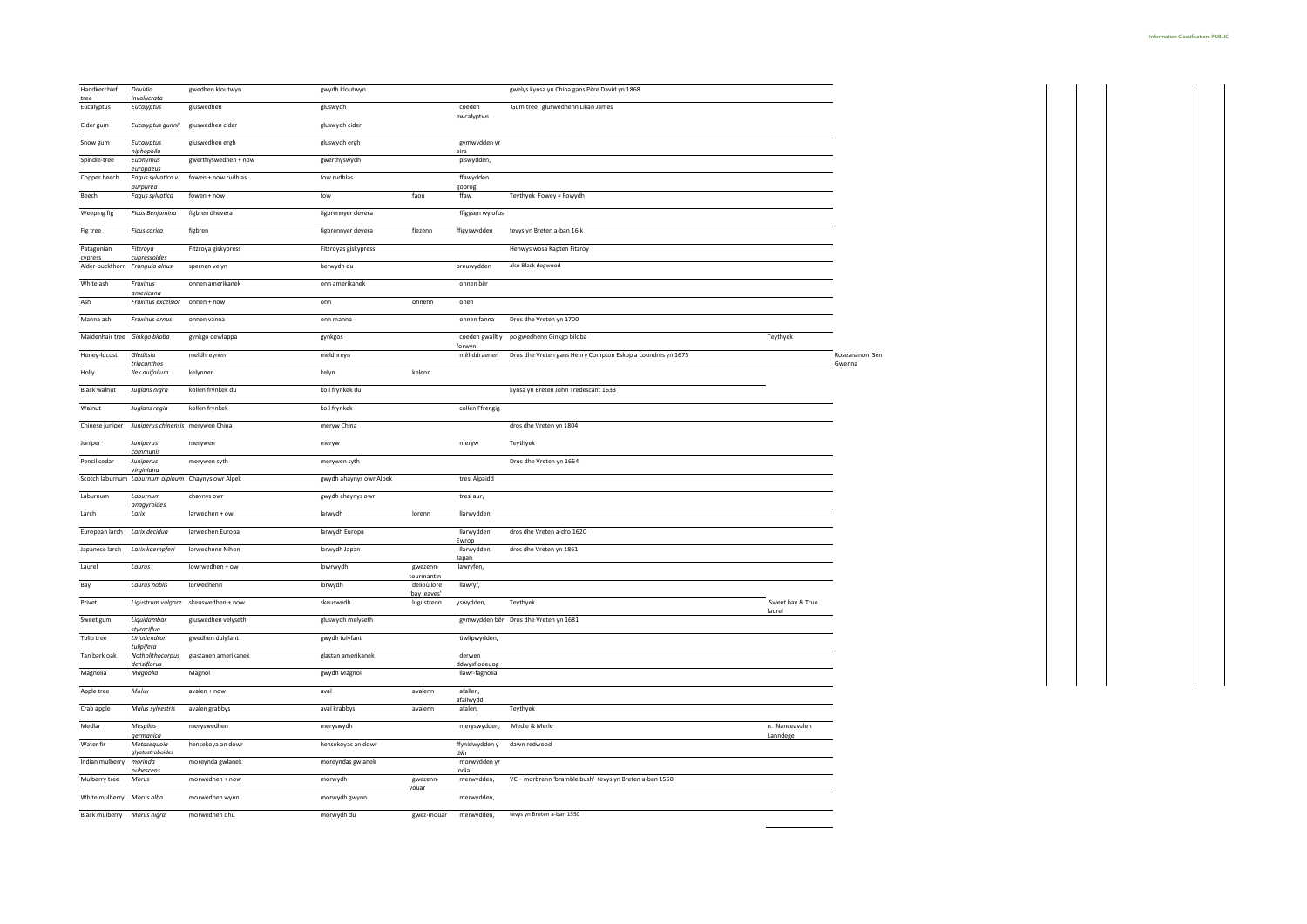| Banana tree                      | Musa                          | gwedhen vanana            | gwydh banana              | bananezenn                         |                             | coeden fananas                                                   |                      |
|----------------------------------|-------------------------------|---------------------------|---------------------------|------------------------------------|-----------------------------|------------------------------------------------------------------|----------------------|
| Roble beech                      | Nothofagus<br>obliqua         | gisfowen dheghow          | gisfow deghow             | 'fruit'                            | ffawydden<br>ddeheuol       | Southern beech; roble = oak Spaynek                              |                      |
| Raoul                            | Nothofagus<br>procera         | gisfowen Chile            | gisfow Chile              |                                    |                             | Dhiworth Chile                                                   |                      |
| Olive tree                       | Olea europaea                 | olewbren                  | olewbrennyer              | olev 'olive-oil'                   | olew 'olive-oil'            | olewenn                                                          |                      |
| Christ's thorn                   | Paliurus spina-<br>Christ     | spernen Krist             | spern Krist               |                                    | draen Crist                 | gwel Buckler thorn                                               |                      |
| Persian<br>ironwood              | Parrotia persica              | hornbren Persi            | hornbrennyer Persi        |                                    |                             | naturyth russiek                                                 |                      |
| Foxglove tree                    | Paulownia<br>tomententosa     | gwedhen vanek lowarn      | gwydh manek lowarn        |                                    |                             |                                                                  |                      |
| Mock orange                      | Philadelphus                  | owravalen fals            | owravalennow fals         |                                    |                             |                                                                  |                      |
| Phillyrea                        | Phillyrea latifolia           | Fyllyrea ledan            | Fyllyreas ledan           |                                    |                             |                                                                  |                      |
| Chinese<br>hawthorn              | Photinia serrulata            | spernen China             | spern China               |                                    | daenen Tsieina              |                                                                  |                      |
| Spruce                           | Picea                         | spruswedhen + now         | spruswydh                 | cheuc'h, fichet- perwydden<br>kaer |                             |                                                                  |                      |
| Norway spruce                    | Picea abies                   | spruswedhen Norgagh       | spruswydh Norgagh         |                                    | sbriwsen Norwy              |                                                                  |                      |
| Dragon spruce                    | Picea asperata                | spruswedhen dhragon       | spruswydh dragon          |                                    | sbriwsen                    |                                                                  |                      |
| Sargent spruce                   | Picea brachytyla              | spruswedhen Sargent       | spruswydh Sargent         |                                    | wrychog<br>sbriwsen Sargent |                                                                  |                      |
| Brewer's                         | Picea breweriana              | spruswedhen Brewer        | spruswydh Brewer          |                                    |                             |                                                                  |                      |
| weeping spruce<br>Arizona spruce | Picea engelmannii             | spruswedhen Engelmann     | spruswydh Arizona         |                                    | sbriwsen Arizona            |                                                                  |                      |
| white spruce                     | Picea glauca                  | spruswedhen wynn          | spruswydh gwynn           |                                    | pefrwydden                  | West Himalayan spruce                                            |                      |
| Hondo spruce                     | Picea jezoensis               | spruswedhen Hondo         | spruswydh Hondo           |                                    | wen                         |                                                                  |                      |
| <b>Black spruce</b>              | (hondoensis)<br>Picea mariana | spruswedhen dhu           | spruswydh du              |                                    | sbriwsen ddu                |                                                                  |                      |
| Siberian spruce                  | Picea obovata                 | spruswedhen Siberi        | spruswydh Siberi          |                                    |                             | sbriwsen Siberia dros dhe Vreten yn 1889                         |                      |
| Oriental spruce                  | Picea orientalis              | spruswedhen an Est        | spruswydh an Est          |                                    | sbriwsen y                  | Dros dhe Vreten 1839                                             |                      |
| Serbian spruce                   | Picea omorika                 | spruswedhen Drina         | spruswydh Serbi           |                                    | Dwyrain<br>sbriwsen Serbia  |                                                                  |                      |
| Tiger-tail spruce                | Picea polita                  | spruswedhen lost an tiger | spruswydh lost an tiger   |                                    | sbriwsen                    | dros dhe Vreten yn 19 kb                                         |                      |
| Colorado spruce Picea pungens    |                               | spruswedhen Kolorado      | spruswydh Kolorado        |                                    | lathraidd<br>sbriwsen       |                                                                  |                      |
| Red spruce                       | Picea rubens                  | spruswedhen rudh          | spruswydh rudh            |                                    | Colorado<br>sbriwsen goch   |                                                                  |                      |
| Sitka spruce                     | Picea sichensis               | spruswedhen Sitka         | spruswydh Sitka           |                                    | sbriwsen Sitca,             | Dros dhe Vreten yn 1831, hanow yw dhiworth Sitka Sound yn Alaska |                      |
| Morinda spruce Picea smithiana   |                               | spruswedhen Morinda       | spruswydh Morinda         |                                    | sbriwsen                    | morinda Nepalese (the honey of flowers)                          |                      |
| Sikkim spruce                    | Picea spinulosa               | spruswedhen Sykkym        | spruswydh Sikim           |                                    | Morinda<br>sbriwsen Sicim   | gwel East Himilaya spruce                                        |                      |
| Pine                             | Pinus                         | pinbren                   | pinbrennyer               | gwezenn-bin                        | pinwydden                   |                                                                  |                      |
| Mexican white                    | Pinus ayacahuite              | pinbren gwynn Meksiko     | pinbrennyer gwynn Meksiko |                                    |                             |                                                                  |                      |
| pine<br>Arolla pine              | Pinus cembra                  | pinbren Arolla + yer      | pinbrennyer Arolla        |                                    | pinwydden                   |                                                                  |                      |
| Lodgepole pine                   | Pinus contorta                | pinbren peulyow           | pinbrennyer peulyow       |                                    | Arolla<br>pinwydden         | shore pine and twisted pine                                      |                      |
| Sugar pine                       | Pinus lambertiana             | pinbren sugra             | pinbrennyer sugra         |                                    | bolion<br>pinwydden         |                                                                  |                      |
| Mountain pine                    | Pinus mugo                    | pinbren an menydh         | pinbrennyer an menydh     |                                    | siwgwr<br>pinwydden y       | dros dhe Vreten yn 18 kb                                         |                      |
| Austrian pine                    | Pinus nigra                   | pinbren du                | pinbrennyer du            |                                    | mynydd<br>pinwydden         |                                                                  |                      |
| Corsican pine                    | Pinus nigra ssp               | pinbren Korsika           | pinbrennyer Korsika       |                                    | Awstria<br>pinwydden        | dros dhe Vreten vn 1799                                          |                      |
| Japanese white                   | laricio<br>Pinus parviflora   | pinbren gwynn Nihon       | pinbrennyer gwynn Nihon   |                                    | Corsica                     | dros dhe Vreten yn 1861 gans Veitch                              | dros dhe Vreten gans |
| pine                             |                               |                           |                           |                                    |                             |                                                                  | Charles Dawson yn    |
| Macedonian<br>pine               | Pinus peuce                   | pinbren Makedoni          | pinbrennyer Makedoni      |                                    |                             | dros dhe Vreten yn 1864                                          |                      |
| Maritime pine                    | Pinus pinaster                | pinbren arvor             | pinbrennyer arvor         |                                    |                             | pinwydden arfor Bournemouth pine                                 |                      |
| Stone pine                       | Pinus pinea                   | pinbren know              | pinbrennyer know          |                                    |                             |                                                                  |                      |
| Western yellow<br>pine           | Pinus ponderosa               | pinbren meur              | pinbrennyer meur          |                                    | pinwydden<br>gochfrig       |                                                                  |                      |
| Monterey pine                    | Pinus radiata                 | pinbren Monterey          | pinbrennyer Monterey      |                                    | pinwydden<br>eulddail       | Dros dhe Vreten gans David Douglas yn 1833                       |                      |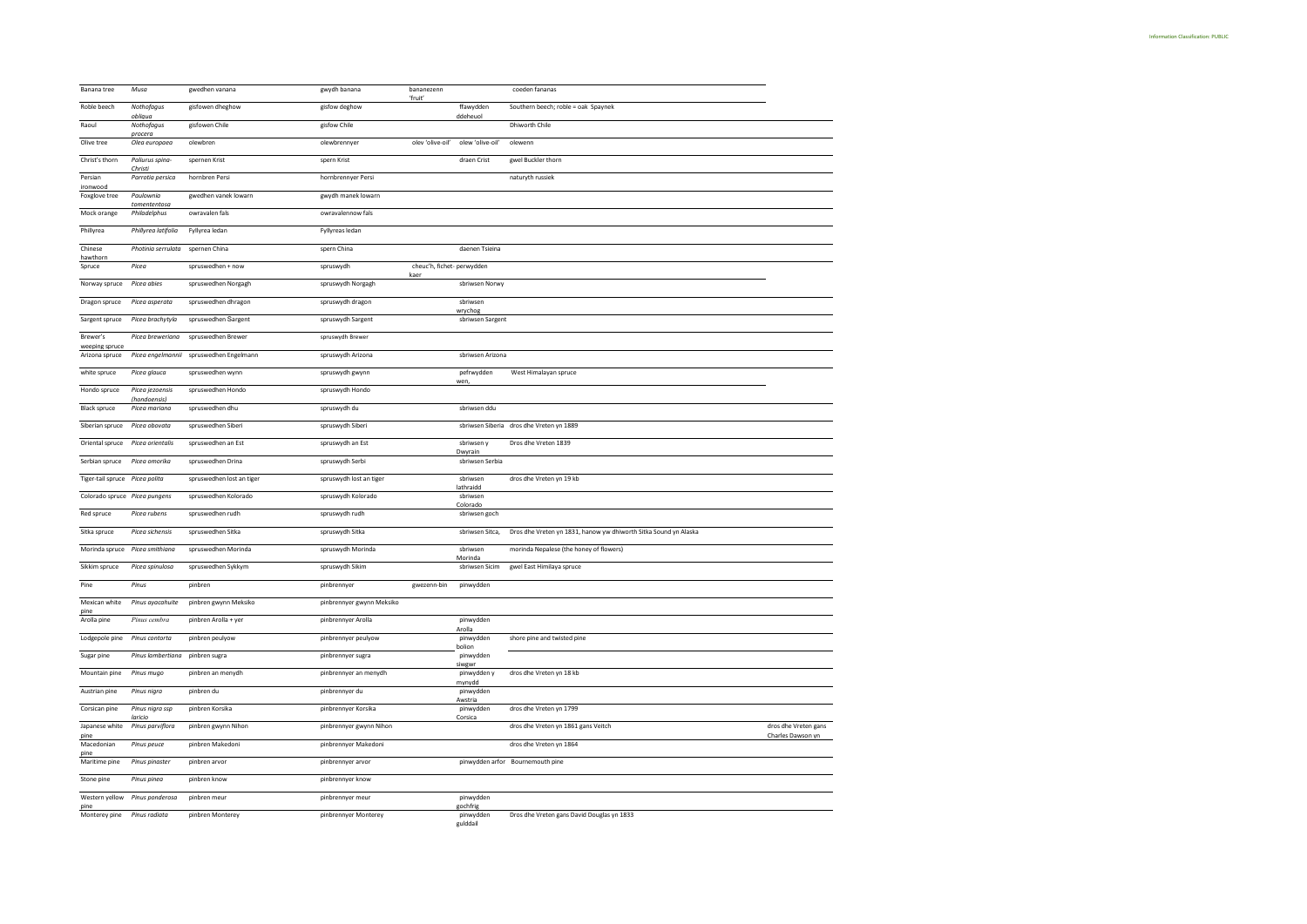| Pitch pine                    | Pinus rigida                      | pinbren pyg                      | pinbrennyer pyg        |                         | pinwydden byg,                |                                                                 |                       |                          |
|-------------------------------|-----------------------------------|----------------------------------|------------------------|-------------------------|-------------------------------|-----------------------------------------------------------------|-----------------------|--------------------------|
| White pine                    | Pinus strobus                     | pinbrenn gwynn                   | pinbrennyer gwynn      |                         |                               | pinwydden wen Dros dhe Vreten yn 1705 gans an Dhuges a Beaufort |                       |                          |
| Scots pine                    | Pinus sylvestris                  | pinbren Alban                    | pinbrennyer Alban      |                         | pinwydden wyllt, Teythyek     |                                                                 |                       |                          |
| Bhutan pine                   | Pinus wallichiana                 | pinbrenn Butan                   | pinbrennyer Butan      |                         |                               | Blue pine ; dros dhe Vreten yn 1823                             |                       |                          |
| Plane                         | Platanus                          | platwedhen + now                 | platwydh               |                         | planwydden                    |                                                                 |                       |                          |
| London plane                  | Platanus x                        | platwedhen Loundres              | platwydh Loundres      |                         |                               | kynsa yn Lowarthow Lesonieth Resoghen yn 1670                   |                       |                          |
| Plum-fruited yew Podocarpus   | hispanica                         | fugywenen bloumen                | fugywin ploumen        |                         |                               | Prumnopitys andina                                              |                       |                          |
| <b>Black poplar</b>           | andinus<br>Populus nigra          | edhlenn dhu                      | edhel du               |                         | aethnen ddu                   | Teythyek                                                        |                       |                          |
| Poplar                        | Populus                           | edhlen + now                     | edhel                  | eflenn                  | aethnen,                      |                                                                 |                       |                          |
| White poplar                  | Populus alba                      | edhlen wynn                      | edhel gwynn            |                         | aethnen wen,                  | Teythyek                                                        |                       |                          |
| Grey poplar                   | Populus canescens                 | edhlen loos                      | edhel loes             |                         |                               |                                                                 |                       |                          |
| Lombardy poplar Populus nigra |                                   | edhlen Lombardi                  | edhel Lombardi         |                         | poplysen                      |                                                                 |                       |                          |
| Aspen                         | 'Italica<br>Populus tremula       | edhlen grena, edhlennow krena    | edhel krena            | eflenn                  | Lombardi<br>aethnen.          |                                                                 |                       |                          |
| Quaking aspen                 | populus                           | edhlen Amerika                   | edhel krena            |                         | aethnen                       |                                                                 |                       |                          |
| Western balsam                | tremuloide<br>Populus             | edhlen velyseth                  | edhel melyseth         |                         | crydaethen                    |                                                                 | Teythyek              |                          |
| poplar<br>Hybrid black        | trichocarpa<br>Populus x          | edhlen Kanada                    | edhel Huntingdon       |                         | Ilwyfen                       |                                                                 |                       | n. gwel poplar           |
| poplar<br>False elder         | canadensis<br>Premna              | fugskawen                        | fugskaw                |                         | Huntingdon<br>ffug-ysgawen    |                                                                 |                       |                          |
| Cherry                        | gaudichaudii<br>Prunus            | kereswedhen + now                | kereswydh              | gwezenn-gerez ceiriosen |                               | Teythyek                                                        |                       |                          |
| Wild cherry                   | Prunus avium                      | kereswedhen velys                | kereswydh melys        |                         | ceiriosen felys,              | Sweet Cherry Teythyek                                           |                       |                          |
| Cherry plum                   | Prunus cerasifera                 | kereswedhen bloumen              | kereswydh ploumen      |                         | ceiriosen ddu<br>myrobalan,   | eirin-geirosen                                                  |                       |                          |
| sour cherry                   | Prunus cerasus                    | kereswedhen drenk                | kereswydh trenk        |                         | ceirosen ddu                  | Sour cherry Morello is variety                                  |                       |                          |
| Damson                        | Prunus domestica                  | ploumbren Damask                 | ploumbrennyer Damask   |                         | eirinen hir,                  | Hanow dhiworth sita Damascus yn Syri                            |                       |                          |
| Plum tree                     | inisititia<br>prunus domestica    | ploumbrenn                       | ploumbrennyer          |                         |                               |                                                                 |                       |                          |
| Kea plum                      | Prunus domestica                  | ploumbren Pluwge                 | ploumbren Pluwge       |                         |                               |                                                                 |                       |                          |
| Almond                        | Kea<br>Prunus dulcis              | alamandwedhen + now              | alamandwydh            |                         | alamandezenn almonwydden,     |                                                                 |                       |                          |
| Holly-leaved                  | Prunus ilicifolia                 | kereswedhen gelyndhel            | kereswydh kelyndhel    |                         | ceiriosen                     |                                                                 |                       |                          |
| cherry<br>Cherry laurel       | Prunus                            | lorgereswedhen                   | lorgereswydh           |                         | gelynnog<br>llawryf-sirianen, | dros dhe Vreten yn 1576                                         | tevys yn Breten a-ban |                          |
| Portugal laurel               | laurocerasus<br>Prunus Iusitanica | lorgereswedhen Portyngal         | lorgereswydh Portyngal |                         | llawr-sirianen                | dros dhe Vreten 1648                                            | 16kb                  |                          |
| Manchurian                    | Prunus maackii                    | kereswedhen Manchuri             | kereswydh Manchuri     |                         | Portiwgal<br>ceiriosen        |                                                                 |                       |                          |
| cherry<br>St. Lucie cherry    | Prunus mahaleb                    | kereswedhen mahaleb              | kereswydh mahaleb      |                         | Manchuria<br>ceiriosen Lleucu |                                                                 |                       |                          |
| Bird cherry                   | Prunus padus                      | kereswedhen edhen                | kereswydh edhen        |                         | ceiriosen yr                  | Teythyek                                                        |                       |                          |
| Pine cherry                   | Prunus<br>pensylvania             | kereswedhen Pennsylvani          | kereswydh Pennsylvani  |                         | aderyn/adar<br>ceiriosen      | Wild red cherry                                                 |                       |                          |
| Sand cherry                   | Prunus pumila                     | kereswedhen an tewyn             | kereswydh an tewyn     |                         | Pensylvania<br>ceiriosen y    |                                                                 |                       |                          |
| Sargent cherry                | Prunus sargentii                  | kereswedhen Sargent              | kereswydh Sargent      |                         | tywod<br>ceiriosen            | Kevys yn Japan gans Charles Sprague Sargent, amerikanek 1890    |                       |                          |
| <b>Black cherry</b>           | Prunus serotina                   | kereswedhen dhu                  | kereswydh du           |                         | Sargent<br>ceiriosen ddu      | American cherry                                                 |                       |                          |
|                               | Japanese cherry Prunus serrulata  | kereswedhen Nihon                | kereswydh Nihon        |                         |                               | dros dhe Vreten yn 1822 dres China                              | Rum cherry, black     |                          |
| Blackthorn                    | Prunus spinosa                    | spernen dhu                      | spern du               |                         | draenen ddu                   | Teythyek                                                        | cherry                | n. keres 'cherry fruits' |
| Choke cherry                  | Prunus virginiana                 | kereswedhen daga                 | kereswydh taga         |                         | ceiriosen dagu                |                                                                 |                       |                          |
| Douglas-fir                   | Pseudotsuga                       | fugkegiswedhen Douglas           | sybwydh Douglas        |                         | fynidwydden                   | dros dhe Vreten yn 1827                                         |                       |                          |
| Caucasian wing-               | menziesii<br>Pterocarya           | gwedhen gnowaskellen an Kaukasos | knoweskell an Keukasos |                         | Douglas                       | dros dhe Vreten yn 1782                                         |                       |                          |
| nut<br>Pear tree              | fraxinfolia<br>Pyrus communis     | perbren, perbrennyer             |                        | per 'pear               | gellygwydden                  | Teythyek                                                        |                       |                          |
| Wild pear                     | Pyrus communis                    | perbren, perbrennyer             |                        | gwezenn-ber             | prengellyg,                   | Teythyek                                                        |                       |                          |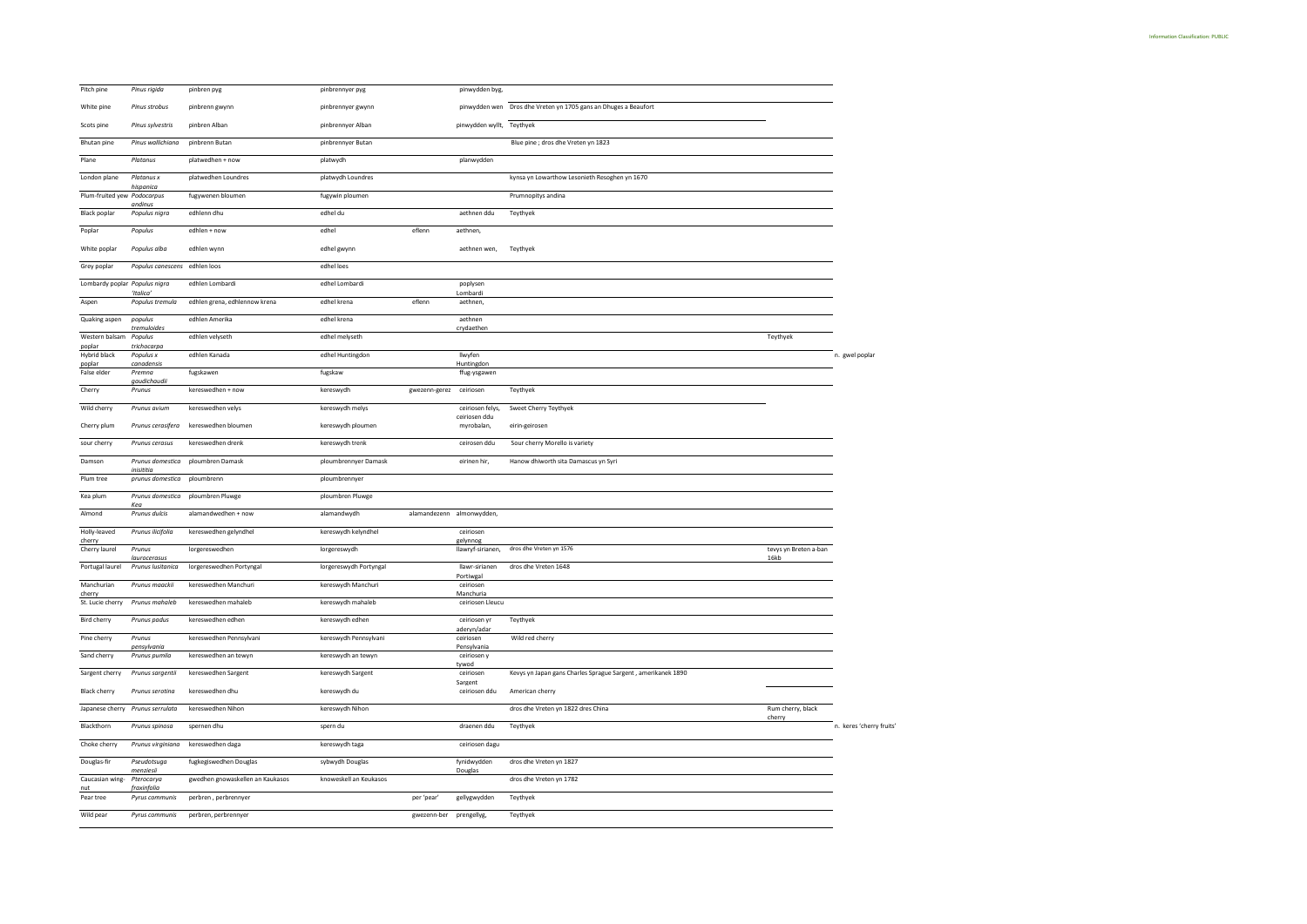| Oak                              | Quercus                             | derowen + now, dar                    | derow, deri, derves                  |         | derv, dervenn derw, derwen     | derwenn teythyek                                                              |               |             |
|----------------------------------|-------------------------------------|---------------------------------------|--------------------------------------|---------|--------------------------------|-------------------------------------------------------------------------------|---------------|-------------|
| Californian live<br>oak          | Quercus agrifolia                   | derowen vyw Kaliforni, dar            | derow byw Kaliforni, dar             |         | derwen anwyw<br>Califfornia    |                                                                               |               |             |
| White oak                        | Quercus alba                        | derowen wynn                          | derow gwynn                          |         | derwen wen                     |                                                                               |               |             |
| Weeping oak                      |                                     | Quercus albatristis derowen dhevera   | derow devera                         |         | derwen wylofus                 |                                                                               |               |             |
| Swamp white<br>oak               | Quercus bicolor                     | derowen dhewliw                       | derow dewliw                         |         | derwen ddeuliw                 |                                                                               |               |             |
| Algerian oak                     | Quercus<br>canariensis              | glastan Aljeri + now                  | glastannow Aljeri, glastan<br>Algeri |         | derwen Algeria                 |                                                                               |               |             |
| Chestnut-leaved Quercus<br>oak   | castaneifolia                       | derowen velkesten                     | derow delkesten                      |         | derwen Persia                  | Persian oak                                                                   | Mirbeck's oak |             |
| Turkey oak                       | Quercus cerris                      | derowen Turki                         | derow Turki                          |         | derwen Twrci                   | Dros dhe Vreten a-dro 1850                                                    |               |             |
| Canyon live oak                  | Quercus<br>chrysolepis              | glastanen velyndhel                   | glastan melyndhel                    |         | derwen<br>felynddail           | Golden-cup oak and Maul oak                                                   |               |             |
| Kermes oak                       | Quercus coccifera                   | glastanen germes                      | glastan Kermes                       |         | prinwydden-<br>kamm?           |                                                                               |               |             |
| Scarlet oak                      | Quercus coccinea                    | derowen gogh                          | derow kogh                           |         | derwen goch,                   | Dros dhe Vreten yn 1691 gans Rev. John Bannister                              |               |             |
| Hungarian oak                    | Quercus frainetto                   | derowen Ungari                        | derow Ungari                         |         | derwen<br>Hwngaria pron        |                                                                               |               |             |
| Holly oak                        | Quercus ilex                        | glastanen gelyn                       | glastan kelyn                        | glastan | derwen<br>fytholwyrdd,         | Dwarf, Germander, Evergreen, Holm Oa Naturhes                                 |               |             |
| Shingle oak                      | Quercus imbricaria derowen dolegh   |                                       | derow tolegh                         |         | derwen<br>beithynnog           |                                                                               |               |             |
| oak                              | Californian black Quercus kelloggii | derowen dhu Kaliforni                 | derow du Kaliforni                   |         | derwen ddu<br>Califfornia      |                                                                               |               |             |
| Laurel oak                       | Quercus laurifolia                  | derowen lorwydh                       | derow lorwydh                        |         | derwen<br>lawryfaidd           | swamp/Darlington                                                              |               |             |
| Lea's hybrid                     | Quercus leana                       | derowen Lea                           | derow Lea                            |         | derwen goesryw<br>Lea          |                                                                               |               |             |
| Lebanon oak                      | Quercus libani                      | derowen Lebanon                       | derow Lebanon                        |         | derwen Libanus                 |                                                                               |               |             |
| Caucasian oak                    | Quercus<br>macranthera              | derowen an Kaukasos                   | derow an Kaukasos                    |         | derwen y<br>Cawcasws           |                                                                               |               |             |
| Burr oak                         | Quercus<br>macrocarpa               | derowen serghek                       | derow serghek                        |         | derwen bigog,<br>derwen hirves | Mossy-cup oak & Overcup oak note Burrwood is borr (fro protuberence/outgrowth |               |             |
| <b>Blackjack oak</b>             | Quercus<br>marilandica              | derowen Maryland                      | derow Maryland                       |         | derwen<br>Maryland             |                                                                               |               |             |
| Bamboo-leaved<br>oak             | Quercus<br>myrsinifolia             | glastanen dhel kors Eynda             | glastan del kors Eynda<br>bambou     |         | derwen dail<br>bambŵ           | GSK + K&C corsen Eyndek 'bamboo'                                              |               |             |
| Water oak                        | Quercus nigra                       | derowen dhu                           | derow du                             |         | derwen ddu                     |                                                                               |               |             |
| <b>Blue oak</b>                  | Quercus<br>oblongifolia             | derowen las                           | derow glas                           |         | derwen las                     |                                                                               |               |             |
| Pin oak                          | Quercus palustris                   | derowen an gors                       | derow an gors                        |         | derwen y gors                  |                                                                               |               |             |
| Sessile oak,                     | Quercus petraea                     | derowen Kernow                        | derow Kernow                         |         |                                | derwen ddigoes, Maiden oak, Sessile Oak, Chestnut Oa Teythyek                 |               |             |
| Willow oak                       | Quercus phellos                     | derowen helyk                         | derow helyk                          |         | derwen<br>helygaidd            |                                                                               |               |             |
| Armenian oak                     | Quercus pontica                     | derowen Armeni + now                  | derow Armeni                         |         | derwen Armenia Pontine oak     |                                                                               |               |             |
| Chestnut oak                     | Quercus montana                     | derowen gesten                        | derow kesten                         |         | derwen<br>gastanaidd           | basket oak                                                                    |               | from Pontus |
| Downy oak                        | Quercus<br>oubescens                | derowen vannvlewek                    | derow mannvlewek                     |         | derwen<br>fanflewog            | Teythyek                                                                      | Chestnut oak  |             |
| Pyrenean oak                     |                                     | Quercus pyrenaica derowen an Pyrenyow | derow an Pyrenyow                    |         | derwen y<br>Pyreneau           |                                                                               |               |             |
| English oak                      | Quercus robur                       | derowen Pow Sows                      | derow Pow Sows                       |         | derwen<br>goesynnog            | Common oak & Cut-leaved oak & Pedunculate oak Teythyek                        |               |             |
| Quebec oak                       | Quercus rubra                       | derowen rudh                          | derow rudh                           |         |                                |                                                                               |               |             |
| Daimio oak                       | Quercus senbata                     | derowen Nihon                         | derow nihon                          |         | derwen Japan,                  |                                                                               |               |             |
| Shumard oak                      |                                     | Quercus shumardii derowen Shumard     | derow Shumard                        |         | derwen<br>Shumard              |                                                                               |               |             |
| Cork oak                         | Quercus suber                       | glastanen gork                        | glastan kork                         |         | coeden gorc                    |                                                                               |               |             |
| Macedonian oak Quercus trojana   |                                     | derowen Makedoni                      | derow Makedoni                       |         | derwen<br>Macedonia            |                                                                               |               |             |
| Turner's oak                     | Quercus turneri                     | derowen Turner                        | derow Turner                         |         | derwen Turner                  |                                                                               |               |             |
| Yellow oak                       | Quercus velutina                    | derowen velyn                         | derow melyn                          |         | derwen felen                   |                                                                               |               |             |
| Live oak                         |                                     | Quercus virginiana glastanen an arvor | glastan an arvor                     |         | derwen Virginia                |                                                                               |               |             |
| Luscombe oak                     | Quercus x<br>hispanica              | derowen Lucombe                       | derow Lucombe                        |         |                                | Lucombe a Garesk a treghys an kynsa rag gul coffin y honan. 1792              |               |             |
| Buckthorn alpine Rhamnus alpinus |                                     | ravnen an Alpow                       | raven an Alpow                       |         | rhafnwydden yr                 |                                                                               |               |             |

rhafnwydden yr<br>Alpau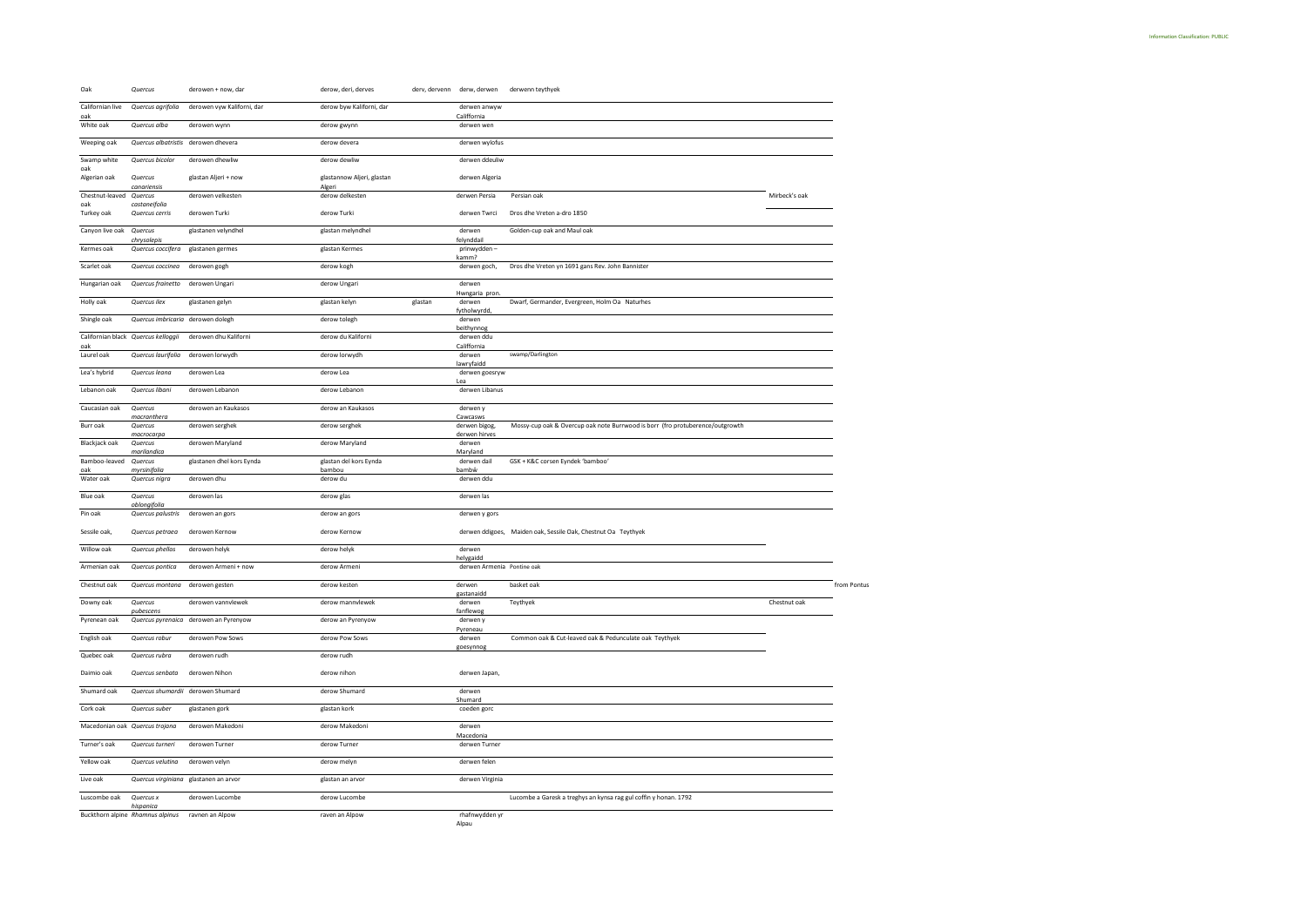| Buckthorn                       | Rhamnus                                                      | ravnen + now                | raven                     |          | rhafnwydden,                    |                                                            |                |
|---------------------------------|--------------------------------------------------------------|-----------------------------|---------------------------|----------|---------------------------------|------------------------------------------------------------|----------------|
|                                 | catharticus<br>Dwarf buckthorn Rhamnus pumulus ravnen vyghan |                             | raven byghan              |          | rhafnwydden                     |                                                            |                |
| Rock buckthorn                  | Rhamnus saxatilis                                            | ravnen an garrek            | raven an garrek           |          | fechan<br>rhafnwydden y         |                                                            |                |
| Stag's horn                     | Rhus typhina                                                 | sumak korn karow            | sumakys korn karow        |          | graig                           | dros dhe Vreten gans John Parkinson yn 1629                |                |
| sumac<br>Varnish tree           | Rhus verniciflua                                             | sumak lak                   | sumakys lak               |          | coeden farnis                   | Dros dhe Vreten a-dro 1900                                 |                |
| False acacia                    | Robinia                                                      | fugakasia                   | fugakasias                |          | ffug acasia,                    | Locust tree Robinia wosa Jean Robin 17kb                   |                |
| Box holly                       | pseudocacio<br>Ruscus aculeatus                              |                             | kelynn Maria              |          | celynnen Mair,                  | banadhlenn bigek butcher's broom                           |                |
|                                 |                                                              | kelynnen vyghan             |                           |          | banhadlen bigog,                |                                                            |                |
| Willow                          | Salix                                                        | helygen + now               | helyk                     | halegenn | helygen,                        |                                                            |                |
| White willow                    | Salix alba                                                   | helygen wynn                | helyk gwynn               |          | helygen wen                     | Teythyek                                                   | banadhel pigek |
| Golden willow                   | Salix alba ssp<br>vitelling                                  | helygen owrek               | helyk owrek               |          | helygen euraidd, Teythyek       |                                                            |                |
| Mountain willow Salix arbuscula |                                                              | helygen an menydh           | helyk an menydh           |          | helygen y<br>mynydd             |                                                            |                |
| silvery creeping<br>willow      | Salix repens ssp                                             | helygen arghansek an tewynn | helyk arghansek an tewynn |          | helygen<br>ariannaidd,          |                                                            |                |
| Common sallow                   | argentea<br>Salix atrocinerea                                | helygen olewdhel            | merhelyk olewdhel         |          | helygen oleydd-                 |                                                            |                |
| Weeping willow                  | Salix babylonica                                             | heligen dhevera             | helyk devera              |          | ddail<br>helygen wylofus,       |                                                            |                |
| cricket-bat                     | Salix caeruleus                                              | helygen wyrdhlas            | helyk gwyrdhlas           |          | helygen                         | Teythyek                                                   |                |
| willow<br>Blue-leaved           | Salix caesia                                                 | helygen lasdhelek           | helyk glasdhelek          |          | werddlas<br>helygen             |                                                            |                |
| willow<br>Long-leaved           | Salix calodendron                                            | helygen hirdhel             | helyk hirdhel             |          | lasddeiliog<br>helygen hirddail |                                                            |                |
| willow<br>Goat willow           | Salix caprea                                                 | helygen an gever            | helyk an gever            |          | yr helygen                      | Great Sallow, Great Goat Sallow, Great round-leaved sallow |                |
|                                 |                                                              |                             |                           |          | grynddail fwyaf                 |                                                            |                |
| Golden weeping<br>willow        | Salix chrysocoma                                             | helygen dhevera owrek       | helyk devera owrek        |          | helygen wylofus<br>euraidd      |                                                            |                |
| Grey willow                     | Salix cinerea                                                | helygen loos                | helyk loos                |          | helygen lwyd                    | Teythyek                                                   |                |
| Apuan willow                    | Salix crataegifolia                                          | helygen Apua                | helyk Apua                |          | helygen Apua                    |                                                            |                |
| Violet willow                   | Salix daphnoides                                             | helygen burpur              | helyk purpur              |          | helygen borffor                 |                                                            |                |
| Pussy willow                    | Salix discolor                                               | helygen an kors             | helyk an kors             |          | helygen y gors                  | Teythyek                                                   |                |
| Hoary willow                    | Salix elaegnes syn. helygen loswynn<br>candida               |                             | helyk loswynn             |          | helygen<br>lwydwen              |                                                            |                |
| River willow                    | Salix fluviatilis                                            | helygen an avon             | helyk an avon             |          | helygen yr afon                 |                                                            |                |
| Crack willow                    | Salix fragilis                                               | helygen grack               | helyk krack               |          | helygen frau                    | Teythyek                                                   |                |
| Hairless willow                 | Salix glabra                                                 | helygen vool                | helyk mool                |          | helygen foel                    | Teythyek                                                   |                |
| <b>Bluish willow</b>            | Salix glauca                                                 | helygen las                 | helyk glas                |          | helygen las                     |                                                            |                |
| Silky willow                    | Salix glaucoserica                                           | helygen bali                | helyk pali                |          | helygen                         |                                                            |                |
| Halberd willow                  | Salix hastata                                                | helygen wuwdhel             | helyk guwdhel             |          | sidanaido<br>helygen stipylog   |                                                            |                |
| Alpine willow                   | Salix                                                        | helygen + now an Alpow      | helyk an Alpow            |          | helygen yr Alpau                |                                                            |                |
| Swiss willow                    | hegetschweileri<br>Salix helvetica                           | helygen Swistir             | helyk Swistir             |          | helygen y Swistir               |                                                            |                |
| Least willow                    | Salix herbacea                                               | helygen vyghan              | helyk byghan              |          | yr helygen leiaf,               |                                                            |                |
|                                 |                                                              |                             |                           |          |                                 |                                                            |                |
| Lagger's willow                 | Salix laggeri                                                | helygen Lagger              | helyk Lagger              |          | helygen Lagger                  |                                                            |                |
| Woolly willow                   | Salix lanata                                                 | helygen wlanek              | helyk gwlanek             |          | helygen wlanog Teythyek         |                                                            |                |
| Downy willow<br>Lapland willow  | Salix lapponum                                               | helygen Lappdir             | helyk Lappdir             |          | helygen fån-<br>ddanheddog      |                                                            |                |
| Austrian willow                 | Salix mielichhoferi                                          | helygen + now Ostri         | helyk Ostri               |          | helygen Awstria                 |                                                            |                |
| Whortle-leaved<br>willow        | Salix myrsinifolia                                           | helygen lusdel              | helyk lusdel              |          | helygen dail llus,              |                                                            |                |
| <b>Black willow</b>             | Salix nigra                                                  | helygen dhu                 | helyk du                  |          | helygen ddu                     |                                                            | Swamp cypress  |
| Dark-leaved                     | Salix nigrans                                                | helygen dewl                | helyk tewl                |          | helygen dywyll                  |                                                            |                |
| willow<br>Bay willow,           | Salix pentandra                                              | helygen hweg                | helyk hweg                |          | helygen bêr,                    | laurel leaved willow & sweet willow                        |                |
| Tea-leaved                      | Salix phylicifolia                                           | helygen dhel te             | helyk del te              |          | helygen dail te                 |                                                            |                |
| willow                          |                                                              |                             |                           |          |                                 |                                                            |                |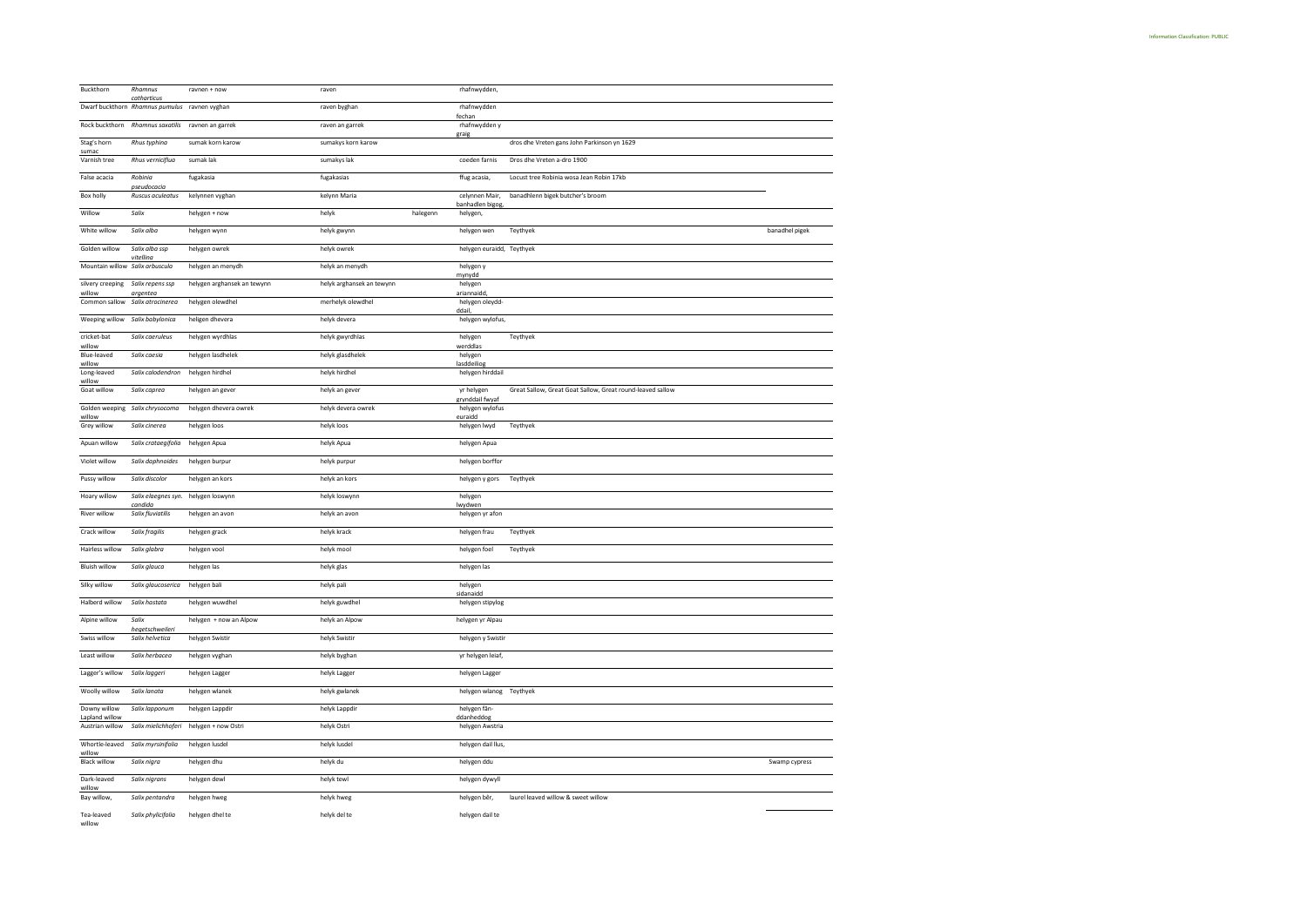| Polar willow                                | Salix polaris                       | helygen arktek                           | helyk arktek           |                      | helygen yr<br>Arctig           |                                                                       |
|---------------------------------------------|-------------------------------------|------------------------------------------|------------------------|----------------------|--------------------------------|-----------------------------------------------------------------------|
| Purple willow                               | Salix purpurea                      | helygen rudhlas                          | helyk ruhlas           |                      | helygen gochlas                |                                                                       |
| Pyrenean willow Salix pyrenaica             |                                     | helygenn Pyryneow                        | helyk Pyryneow         |                      | helygen y                      |                                                                       |
| Creeping willow Salix repens                |                                     | helygen kramya                           | helyk kramya           |                      | Pyreneau<br>corhelygen,        | Teythyek                                                              |
| Net-leaved                                  | Salix reticulata                    | helygen roosek                           | helyk roosek           |                      |                                | helygen rwydog netted willow teythyek                                 |
| willow<br>Retuse-leaved                     | Salix retusa                        | helygen soghdhel                         | helyk soghdhel         |                      | helygen                        |                                                                       |
| willow<br><b>Bedford willow</b>             | Salix russeliana                    | helygen Bedford                          | helyk Bedford          |                      | aflymddail<br>helygen Bedford  |                                                                       |
| Almond willow                               | Salix triandra                      | helygen + now Frynkek                    | helyk Frynkek          | helygen ddu,         | helygen Ffrengig,              |                                                                       |
| Osier                                       | Salix viminalis                     | helygen wel                              | helyk wel              |                      | helygen wiail                  | Teythyek water willow                                                 |
| Ambiguous                                   | Salix x ambigua                     | helygen + now andhevri                   | helyk andhevri         |                      | helygen amwys,                 |                                                                       |
| sallow/willow<br>Dog elder,                 | Sambucus ebulus                     | skawen an koos                           | skaw an koos           |                      | helygen amheus<br>ysgawen Fair | Teythyek                                                              |
| Dwarf elder<br>Elder                        | Sambucus nigra                      | skawen + now                             | skaw                   | skavenn,             | ysgaw                          | Teythyek                                                              |
|                                             |                                     |                                          |                        |                      |                                |                                                                       |
| Red-berried<br>elder                        | Sambucus<br>racemoso                | skawen reun rudh                         | skaw greun rudh        |                      | ysgawen<br>rawngoch            | Teythyek                                                              |
| Coast redwood                               | Seguoio<br>sempervirens             | Sekoya an arvor                          | Sekoyas an arvor       |                      |                                | Den cheroki, Sequo-yah y hanow, a wrug lytherennek westek rag y yeth. |
| Wellingtonia                                | Sequoiadendron<br>giganteum         | gorsekoya Wellington                     | Gorsekoyas Wellington  |                      |                                | Dros dhe Vreten yn 1857, henwys wosa an Duk Horn                      |
| Broad-leaved<br>whitebeam                   | Sorbus latifolia                    | kerdhinen ledandhel                      | kerdhin ledandhel      |                      | cerddinen<br>lydanddail        |                                                                       |
| English<br>whitebeam                        | Sorbus anglica                      | kerdhinen Pow Sows                       | kerdhin Pow Sows       |                      | cerddinen<br>Seisnig           |                                                                       |
| Whitebeam                                   | Sorbus aria                         | kerdhinen wynn, kerdhinennow gwynn       | kerdhin gwynn          | kerzhinenn<br>'rowan | cerddinen wen,                 | Teythyek                                                              |
| Rowan                                       | Sorbus aucuparia                    | kerdhinen + now                          | kerdhin                | kerzinenn            | llwyn onn,                     |                                                                       |
|                                             | True service tree Sorbus domestica  | kerdhinen an dre                         | kerdhin an dre         |                      | cerddin<br>cerddinen,          |                                                                       |
| Hupeh rowan                                 | Sorbus hupehensis                   | kerdhinen Hupeh                          | kerdhin Hupeh          |                      |                                | dhiworth Hupeh, China, dros dhe Vreten gans E.H. Wilson a-dro 1900    |
|                                             |                                     |                                          |                        |                      |                                |                                                                       |
| Swedish                                     |                                     | Sorbus intermedia kerdhinen Sweden       | kerdhin Sweden         |                      | cerddinen                      | Naturhes                                                              |
| whitebeam<br>Ley's whitebeam Sorbus leyana  |                                     | kerdhinen Ley (Darren Fach)              | kerdhin gwynn byghan   |                      | Sweden<br>cerddinen y          |                                                                       |
| Lesser                                      | Sorbus minima                       | kerdhinen wynn byghan                    | kerdhin gwynn byghan   |                      | Darren Fach<br>y gerdhinen wen |                                                                       |
| whitebeam<br>Rock whitebeam Sorbus rupicola |                                     | kerdhinen an garrek                      | kerdhin an garrek      |                      | lejaf<br>cerddinen y           |                                                                       |
|                                             |                                     |                                          |                        |                      | eraie                          |                                                                       |
|                                             | Wild service tree Sorbus torminalis | kerdhinen wyls                           | kerdhin gwyls          |                      | cerdhinen wyllt Teythyek       |                                                                       |
| Snowbell tree                               | Styrax japonica                     | gwedhen gleghergh                        | gwydh kleghergh        |                      |                                | Dros dhe Vreten a-dro 1900                                            |
| Lilac tree                                  | Syringa vulgaris                    | leylaken                                 | leylak                 |                      | coeden lelog                   | dros dhe Vreten gans John Tradescant 1621                             |
| <b>Bald cypress</b>                         | Taxodium<br>distichum               | kypresen vool, kypresennow mool          | kypres mool            |                      | cypreswydden<br>foel           |                                                                       |
| yew                                         | <b>Taxus baccata</b>                | ywinen + now                             | ywin                   | ivinenn              | ywen                           | Teythyek                                                              |
| White cedar                                 | Thuja occidentalis                  | sedresen wynn                            | sedres gwynn           |                      | cedrwydden<br>wer              | Dros dhe Vreten a-dro 1575                                            |
| Western red<br>cedar                        | Thuja plicata                       | sedresen rudh                            | sedres rudh            |                      | cedrwydden<br>goch             | Dros dhe Vreten yn 1853 dhe veythrinva John Veitch                    |
| Hiba                                        | Thujopsis<br>dolabrata              | Hiba                                     |                        |                      |                                | Dros dhe Vreten a-dro 1850                                            |
| Lime                                        | Tilia                               | owrwernen                                | owrwern                |                      | palalwyfen,                    |                                                                       |
| Small-leaved                                | Tilia cordata                       | owrwernen gorrdhel                       | owrwern korrdhel       |                      | pisgwydden,<br>pisgwydden      | Teythyek see Large leaved lime                                        |
| lime<br>Weeping white                       | Tilia petiolaris                    | owrwernen dhivera arghans                | owrwern divera arghans |                      | ddeil fach                     | Silver pendant lime                                                   |
| lime<br>Large-leaved                        | Tilia platyphyllosa                 | owrwernen dhelveur                       | owrwern delveur        |                      | pisgwydden                     | Teythyek                                                              |
| lime<br>Silver lime                         | Tilia tomentosa                     | owrwernen arghans                        | owrwern arghans        |                      | ddeilfawr                      |                                                                       |
| Common lime                                 | Tilia x vulgaris                    | owrwernen                                | owrwern                |                      | palalwyfen,                    | Teythyek                                                              |
| Californian                                 |                                     | Torreya californica ywinen flerys Torrey | ywin flerys            |                      |                                | Dros dhe Vreten gans Willian Lobb, kernow, yn 1849. Stinking Yew      |
| nutmeg<br>Chusan palm                       | Trachycarpus                        | palmwedhen Chusan                        | palmwydh Chusan        |                      |                                | hanow Chinek dell grysav                                              |
|                                             | fortune                             |                                          |                        |                      |                                |                                                                       |